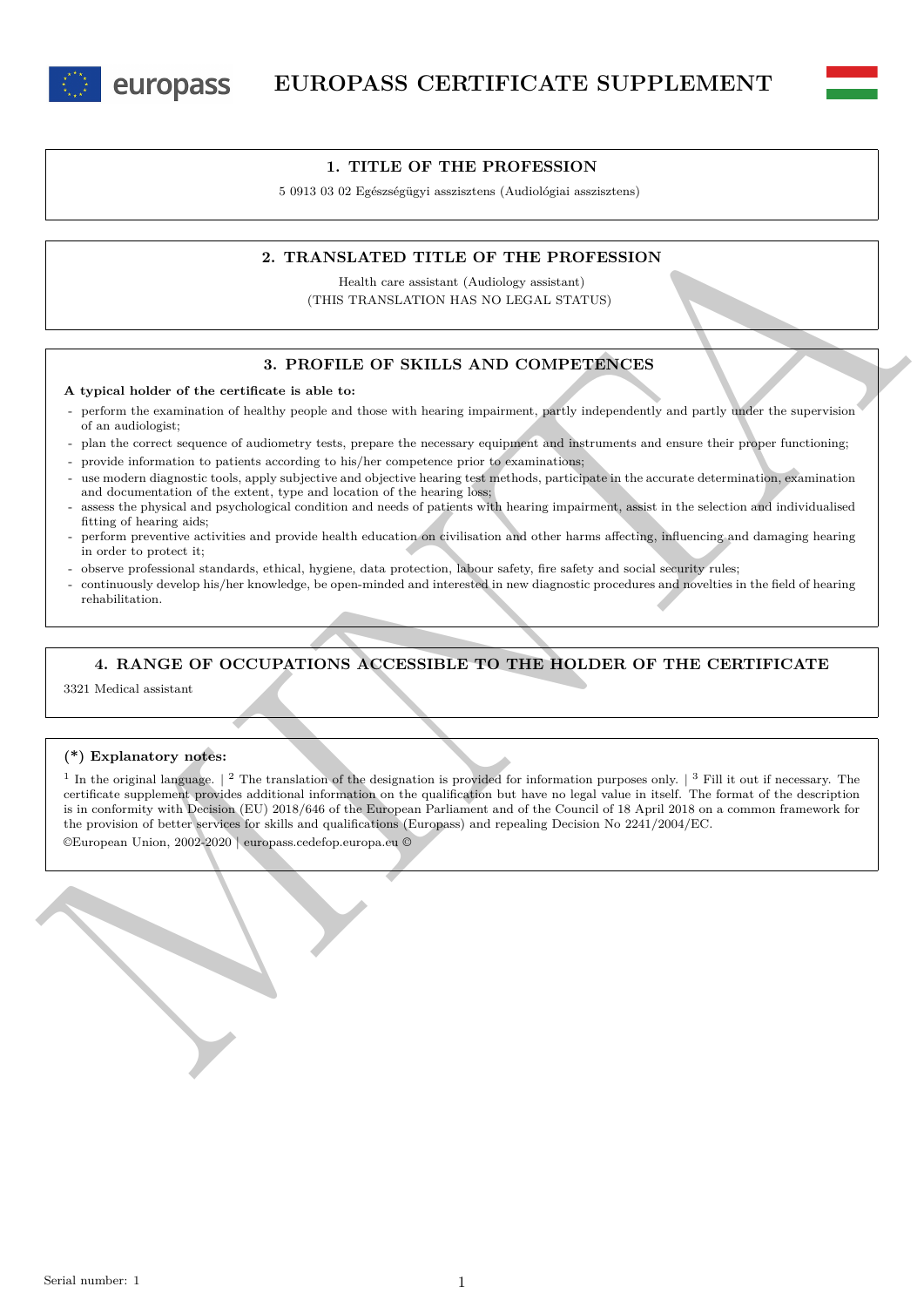| Name and status of the authority issuing the<br>certificate                                                                                                                                                    | Name and status of the national/regional authority<br>providing accreditation/recognition of the certificate<br>Ministry for Innovation and Technology                                                                                                                                                                                                                                                                                                                                                                                                                                                                                                                                                                                                                                                                                                                                                                                                                                                                                                                                        |                |
|----------------------------------------------------------------------------------------------------------------------------------------------------------------------------------------------------------------|-----------------------------------------------------------------------------------------------------------------------------------------------------------------------------------------------------------------------------------------------------------------------------------------------------------------------------------------------------------------------------------------------------------------------------------------------------------------------------------------------------------------------------------------------------------------------------------------------------------------------------------------------------------------------------------------------------------------------------------------------------------------------------------------------------------------------------------------------------------------------------------------------------------------------------------------------------------------------------------------------------------------------------------------------------------------------------------------------|----------------|
| Level of the certificate (national or international)                                                                                                                                                           | Grading scale / Pass requirements                                                                                                                                                                                                                                                                                                                                                                                                                                                                                                                                                                                                                                                                                                                                                                                                                                                                                                                                                                                                                                                             |                |
|                                                                                                                                                                                                                |                                                                                                                                                                                                                                                                                                                                                                                                                                                                                                                                                                                                                                                                                                                                                                                                                                                                                                                                                                                                                                                                                               |                |
| NQF level: 5                                                                                                                                                                                                   | Five -grade: 5 excellent<br>good<br>4                                                                                                                                                                                                                                                                                                                                                                                                                                                                                                                                                                                                                                                                                                                                                                                                                                                                                                                                                                                                                                                         |                |
| EQF level: 5                                                                                                                                                                                                   | satisfactory<br>3                                                                                                                                                                                                                                                                                                                                                                                                                                                                                                                                                                                                                                                                                                                                                                                                                                                                                                                                                                                                                                                                             |                |
| Digital Competence Framework level: 5                                                                                                                                                                          | $\overline{2}$<br>pass                                                                                                                                                                                                                                                                                                                                                                                                                                                                                                                                                                                                                                                                                                                                                                                                                                                                                                                                                                                                                                                                        |                |
| Certificate number: CXK A<br>Serial number: 123456                                                                                                                                                             | $\mathbf{1}$<br>fail<br>The prerequisite of being eligible to sit for a sectoral basic examination<br>is the successful completion of all the required training courses, or the<br>recognised prior learning should incorporate the requirements of the<br>sectoral basic examination. The prerequisite of being eligible to sit for<br>a vocational examination is the successful completion of all the training<br>courses and the uninterrupted professional practice required. In case<br>the student is required to pass a sectoral basic examination, latter shall<br>be recognised with the following weighting:<br>The result of the basic sectoral examination will be computed into that<br>of the vocational examination with the following weighting: Sectoral<br>basic examination: $90\%$ , Vocational examination: $10\%$<br>Designation of the theoretical and practical subjects of the<br>sectoral basic examination and the vocational examination and<br>their grades according to a five-grade scale<br>Sectoral basic examination : The examination was passed based on |                |
|                                                                                                                                                                                                                | recognised prior learning                                                                                                                                                                                                                                                                                                                                                                                                                                                                                                                                                                                                                                                                                                                                                                                                                                                                                                                                                                                                                                                                     |                |
| Certificate issue date: 2022.05.05                                                                                                                                                                             | Vocational examination<br>central interactive                                                                                                                                                                                                                                                                                                                                                                                                                                                                                                                                                                                                                                                                                                                                                                                                                                                                                                                                                                                                                                                 |                |
|                                                                                                                                                                                                                | Knowledge and basics of audiology                                                                                                                                                                                                                                                                                                                                                                                                                                                                                                                                                                                                                                                                                                                                                                                                                                                                                                                                                                                                                                                             | 5              |
|                                                                                                                                                                                                                | project exercise                                                                                                                                                                                                                                                                                                                                                                                                                                                                                                                                                                                                                                                                                                                                                                                                                                                                                                                                                                                                                                                                              |                |
|                                                                                                                                                                                                                | Audiology assistant tasks, subjective and objective<br>examination of people with hearing impairment/loss,<br>hearing rehabilitation                                                                                                                                                                                                                                                                                                                                                                                                                                                                                                                                                                                                                                                                                                                                                                                                                                                                                                                                                          | 5              |
|                                                                                                                                                                                                                | Result of the vocational examination in percentage                                                                                                                                                                                                                                                                                                                                                                                                                                                                                                                                                                                                                                                                                                                                                                                                                                                                                                                                                                                                                                            | 100\%          |
|                                                                                                                                                                                                                | Result of the vocational examination with grades                                                                                                                                                                                                                                                                                                                                                                                                                                                                                                                                                                                                                                                                                                                                                                                                                                                                                                                                                                                                                                              | $\overline{5}$ |
| Access to next level of education/training<br>To higher education                                                                                                                                              | <b>International agreements</b>                                                                                                                                                                                                                                                                                                                                                                                                                                                                                                                                                                                                                                                                                                                                                                                                                                                                                                                                                                                                                                                               |                |
| Other information concerning the vocational training process                                                                                                                                                   |                                                                                                                                                                                                                                                                                                                                                                                                                                                                                                                                                                                                                                                                                                                                                                                                                                                                                                                                                                                                                                                                                               |                |
|                                                                                                                                                                                                                |                                                                                                                                                                                                                                                                                                                                                                                                                                                                                                                                                                                                                                                                                                                                                                                                                                                                                                                                                                                                                                                                                               |                |
| Legal basis<br>Government Decree 12/2020 (II. 7.) on the Implementation of the Vocational Education and Training Act,<br>Education and Training Act,<br>Act LXXX of 2019 on Vocational Education and Training. | Government Decree 319/2020 (VII. 1.) on the amendment of Government Decree 12/2020 (II. 7.) on the Implementation of the Vocational                                                                                                                                                                                                                                                                                                                                                                                                                                                                                                                                                                                                                                                                                                                                                                                                                                                                                                                                                           |                |
|                                                                                                                                                                                                                |                                                                                                                                                                                                                                                                                                                                                                                                                                                                                                                                                                                                                                                                                                                                                                                                                                                                                                                                                                                                                                                                                               |                |

## **Legal basis**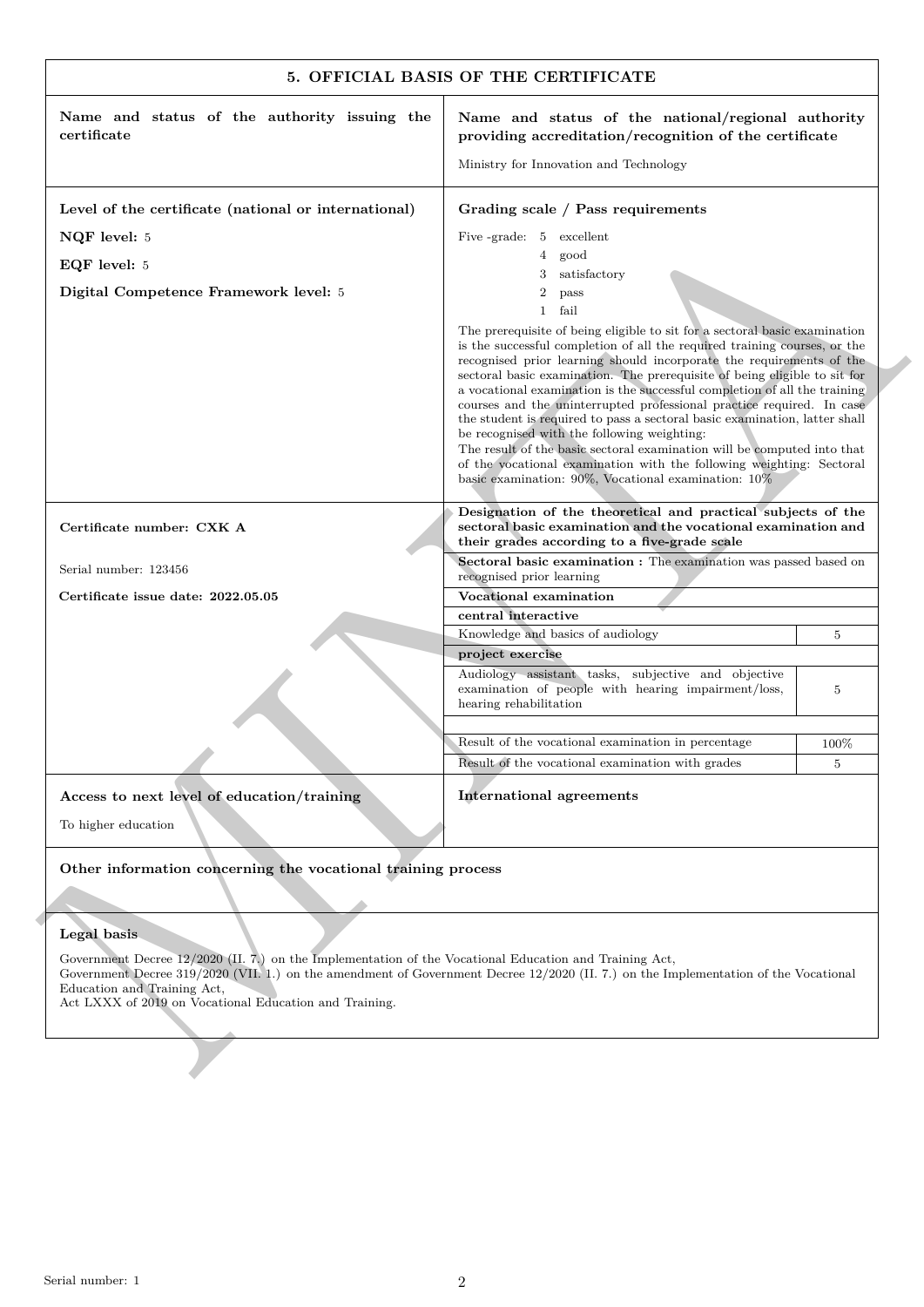# **6. OFFICIALLY RECOGNISED WAYS OF ACQUIRING THE CERTIFICATE SUPPLEMENT**

Description of the sectoral basic training and the theoretical and practical vocational training

Distribution of the total number of hours of the programme

Total duration of the education/training 2380 hours 2380 hours

#### **Entry requirements:**

- Occupational aptitude test is required
- Career aptitude test is necessary

## **Further information:**

| programme, secondary school-leaving certificate is necessary                     |                    |
|----------------------------------------------------------------------------------|--------------------|
| - Occupational aptitude test is required<br>- Career aptitude test is necessary  |                    |
|                                                                                  |                    |
| Further information:                                                             |                    |
| VOCATIONAL PRACTICAL SUBJECT                                                     | <b>HOURS</b>       |
| Targeted medication                                                              | 12 hour            |
| Complex clinical simulation practice                                             | 12 hour            |
| Vital signs and injection practices                                              | 12 hour            |
| Cell biology                                                                     | 12 hour            |
| General nursing and care                                                         | 12 hour            |
| Basic pharmacology knowledge                                                     | 12 hour            |
| General laboratory knowledge<br>Basic rehabilitation knowledge and physiotherapy | 12 hour<br>12 hour |
| Internal medicine and care                                                       | $12$ hour          |
| Knowledge of clinical diseases and their treatment                               | 12 hour            |
| Clinical practice                                                                | 12 hour            |
| Anatomy, physiology and pathology of the organ of hearing<br>and balance         | 12 hour            |
| Subjective audiometry tests                                                      | 12 hour            |
| Objective audiometry tests                                                       | 12 hour            |
| Paediatric audiology                                                             | 12 hour            |
| Hearing rehabilitation procedures                                                | 12 hour            |
| Fundamentals of general acoustics                                                | 12 hour            |
| VOCATIONAL THEORETICAL SUBJECT                                                   | <b>HOURS</b>       |
| Vocational knowledge                                                             | 12 hour            |
| Vocational foreign language knowledge                                            | 12 hour            |
| Basics of medical ethics and patient rights                                      | 12 hour            |
| Communication                                                                    | 12 hour            |
| Anatomy of the human body                                                        | 12 hour            |
| Basics of first aid                                                              | 12 hour            |
| Work safety, patient safety<br>Basic nursing and care                            | 12 hour            |
| Targeted medication                                                              | 12 hour            |
| Basics of professional chemistry and biochemistry                                | 12 hour<br>12 hour |
| Basics of professional physics and biophysics                                    | 12 hour            |
| Health informatics                                                               | 12 hour            |
| Medical terminology                                                              | 12 hour            |
| Basics of health law and ethics                                                  | 12 hour            |
| Cell biology                                                                     | 12 hour            |
| The human body and its functioning                                               | 12 hour            |
| Basic hygiene measures                                                           | 12 hour            |
| General nursing and care                                                         | 12 hour            |
| Basic pharmacology knowledge                                                     | 12 hour            |
| Communication                                                                    | 12 hour            |
| General laboratory knowledge                                                     | 12 hour            |
| Basic rehabilitation knowledge and physiotherapy                                 | 12 hour            |
| Basics of sociology                                                              | 12 hour            |
| Basics of psychology                                                             | 12 hour            |
| Public health, health promotion                                                  | 12 hour            |
| Basic pedagogical and patient education knowledge                                | 12 hour            |